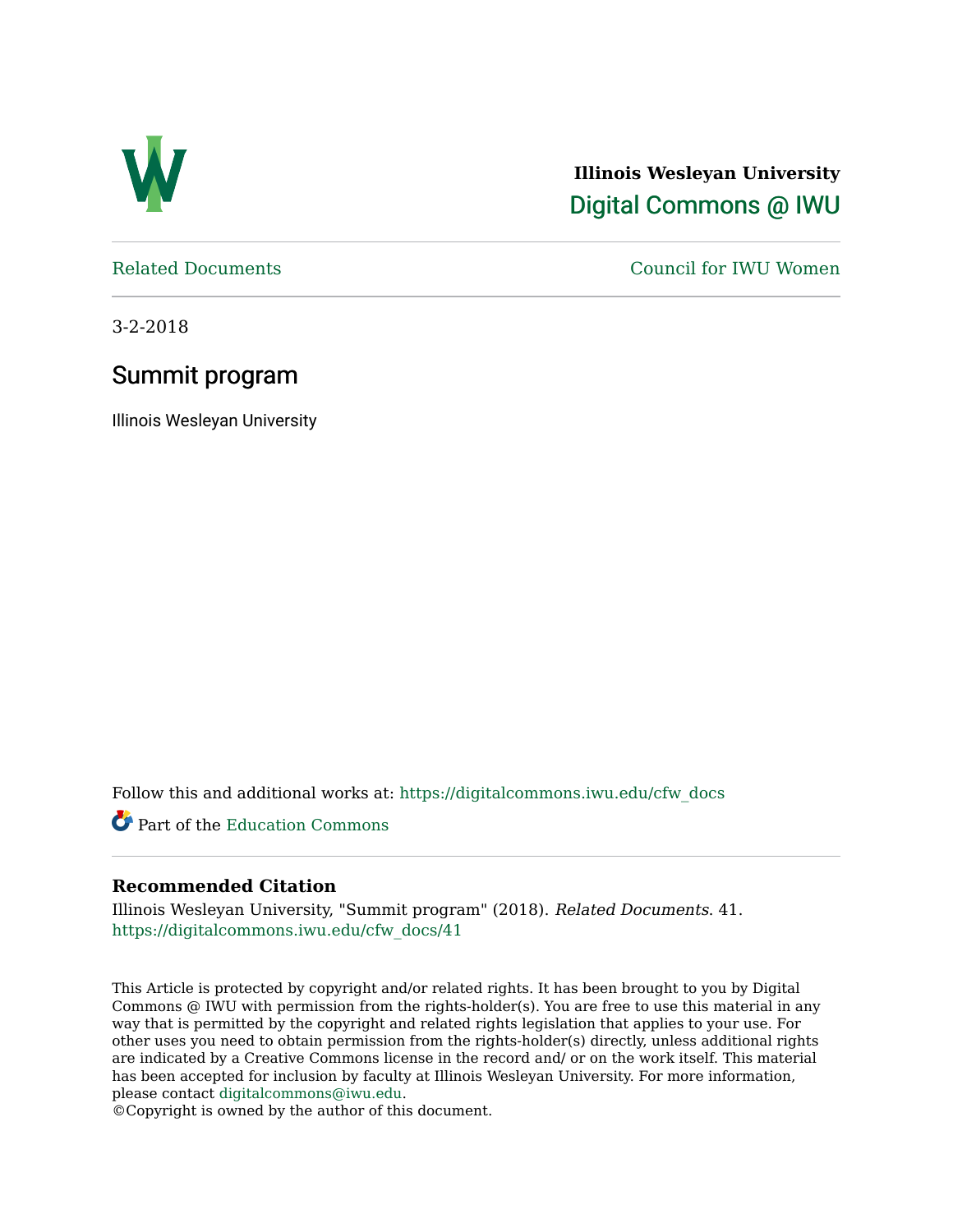

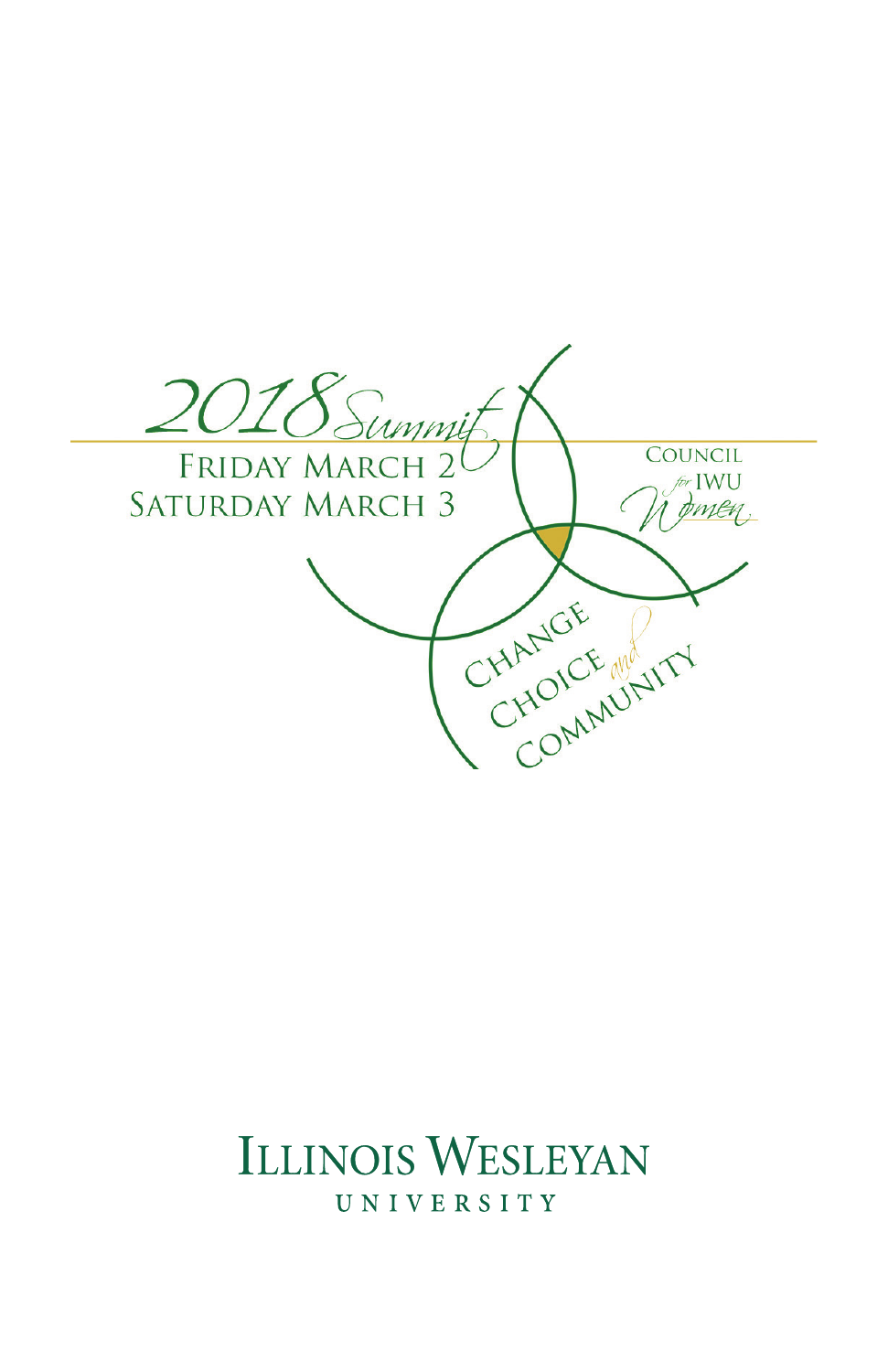

### **FEATURED SPEAKER Cheryl Reinking '87**

The keynote speaker for this year's Council for IWU Women Summit is Cheryl Reinking '87. Reinking is currently the Chief Nursing Officer (CNO) at El Camino Hospital in Mountain View, Calif., where she oversees all nursing departments as well as other clinical areas. As a member of El Camino Hospital's Magnet Committee, Reinking has helped the hospital achieve Magnet status in 2005, 2010, and 2015, a distinct recognition by the American Nurses Credentialing Center (ANCC) for excellence in nursing.

After graduating from Illinois Wesleyan with a Bachelor of Science in Nursing, Reinking earned a master's degree in nursing from San Jose State University. She began working at El Camino Hospital over 29 years ago as a direct care nurse, and held various management and director positions before assuming her current role as CNO.

She has published articles on improving patient's transition from acute care to post acute care and is the recipient of multiple awards, including the El Camino Hospital Leadership in Action Award in 2005 and a Silicon Valley Woman of Influence Award in 2013.

Reinking will give remarks, "Leaning-In More: Women pushing against the status quo of traditional leadership roles."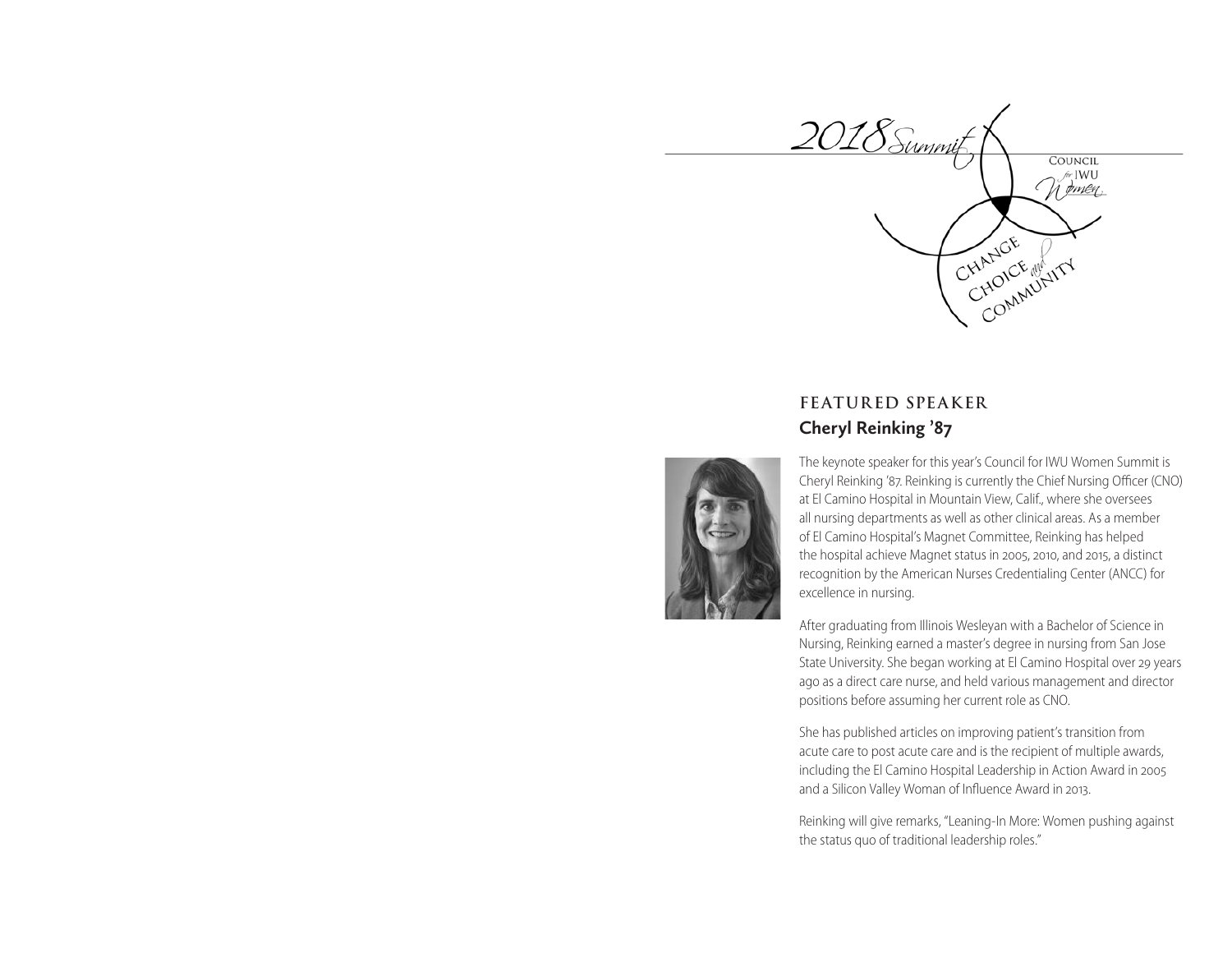# **SCHEDULE OF EVENTS**

### **THURSDAY, M ARCH 1, 2018**

| Time & Place    | Program                               |
|-----------------|---------------------------------------|
| 7.30 рм         | Women of Change: Breaking the Silence |
| Davidson Room,  | A Discussion Surrounding #metoo       |
| Memorial Center |                                       |

### **FRIDAY, M ARCH 2, 2018**

| <b>Time &amp; Place</b>                                     | Program                                                                                                                                                                                                                                                                                                                                                                                                                                                                                                                                                                               |
|-------------------------------------------------------------|---------------------------------------------------------------------------------------------------------------------------------------------------------------------------------------------------------------------------------------------------------------------------------------------------------------------------------------------------------------------------------------------------------------------------------------------------------------------------------------------------------------------------------------------------------------------------------------|
| $11.45$ AM $-1$ PM<br>Young Main Lounge,<br>Memorial Center | <b>Kickoff Luncheon</b><br>Keynote Speaker: Cheryl Reinking '87<br>"Leaning-In More: Women pushing against the status quo of<br>traditional leadership roles"                                                                                                                                                                                                                                                                                                                                                                                                                         |
| $1:30 - 3:30$ PM<br>Hart Career Center                      | <b>Practice Interviews for Students with Council Alumnae</b><br>Pre-registration required.                                                                                                                                                                                                                                                                                                                                                                                                                                                                                            |
| $1:30 - 3:30$ PM<br>Hart Career Center                      | "Connecting to Your Community"<br><b>Panel and Service Project</b><br>Join council women to learn more about being active in your<br>community! Hear from panelists on how they have been active in<br>their own communities both as a career choice and as a volunteer.<br>We will also participate in a community service project to benefit<br>local children through Project Linus (all supplies will be provided).<br>The session is casual - feel free to attend whatever portion works for<br>your schedule! Learn more about Project Linus at<br>https://www.projectlinus.org |
| $3:45 - 5$ PM<br>Davidson Room,<br>Memorial Center          | "Networking to Advance Your Career"<br>Co-sponsored with Collegiate Women's Network                                                                                                                                                                                                                                                                                                                                                                                                                                                                                                   |

*The Summit is open to Council women, alumnae, faculty, staff and students. Feel free to drop in for one or more sessions. Come as you are!*

| Time & Place       | Program                                                            |
|--------------------|--------------------------------------------------------------------|
| $6 - 8$ PM         | She Speaks — IWU alumnae, students, faculty and staff              |
| Hart Career Center | & their stories                                                    |
|                    | Doors open at 5:45 PM All are welcome - registration not required. |

### **SATURDAY, M ARCH 3, 2018**

| <b>Time &amp; Place</b>                                 | Program                                                                                                                                                                                                                                                                                                                                                                                                                                                                                                                                                                                                                                                                                                                                                                                                                                                                                                                                                      |
|---------------------------------------------------------|--------------------------------------------------------------------------------------------------------------------------------------------------------------------------------------------------------------------------------------------------------------------------------------------------------------------------------------------------------------------------------------------------------------------------------------------------------------------------------------------------------------------------------------------------------------------------------------------------------------------------------------------------------------------------------------------------------------------------------------------------------------------------------------------------------------------------------------------------------------------------------------------------------------------------------------------------------------|
| $9 - 9:30$ AM<br>Henning Room,<br>Memorial Center       | <b>Welcome and Continental Breakfast</b>                                                                                                                                                                                                                                                                                                                                                                                                                                                                                                                                                                                                                                                                                                                                                                                                                                                                                                                     |
| $10:45 - 11:45$ AM<br>Davidson Room,<br>Memorial Center | "Being Resilient and Brave But, Not Perfect"<br>If only I was perfect or if only life didn't require you to bump along<br>the road through hardships, loss, and disappointments. This session<br>uses the wisdom of Sheryl Sandberg and Adam Grant, authors of the<br>new book Option B: Facing Adversity, Building Resilience, and Finding<br>Joy, to inform our conversation about finding strength in adversity<br>and our work on developing our "resilience muscle." Using the stories<br>of IWU women in all stages of life's journey, we will join together in<br>exploring our strengths, how we develop compassion for ourselves<br>and others, and how we find our way to a greater appreciation<br>and deeper meaning in our lives even when we have to divert to a<br>new path. College women, in particular, are often compelled to live<br>perfect lives, but this conversation will encourage us all to try to be<br>brave - but not perfect. |
| 12:15PM<br>Young Main Lounge,<br>Memorial Center        | <b>Scholarship Award Luncheon</b>                                                                                                                                                                                                                                                                                                                                                                                                                                                                                                                                                                                                                                                                                                                                                                                                                                                                                                                            |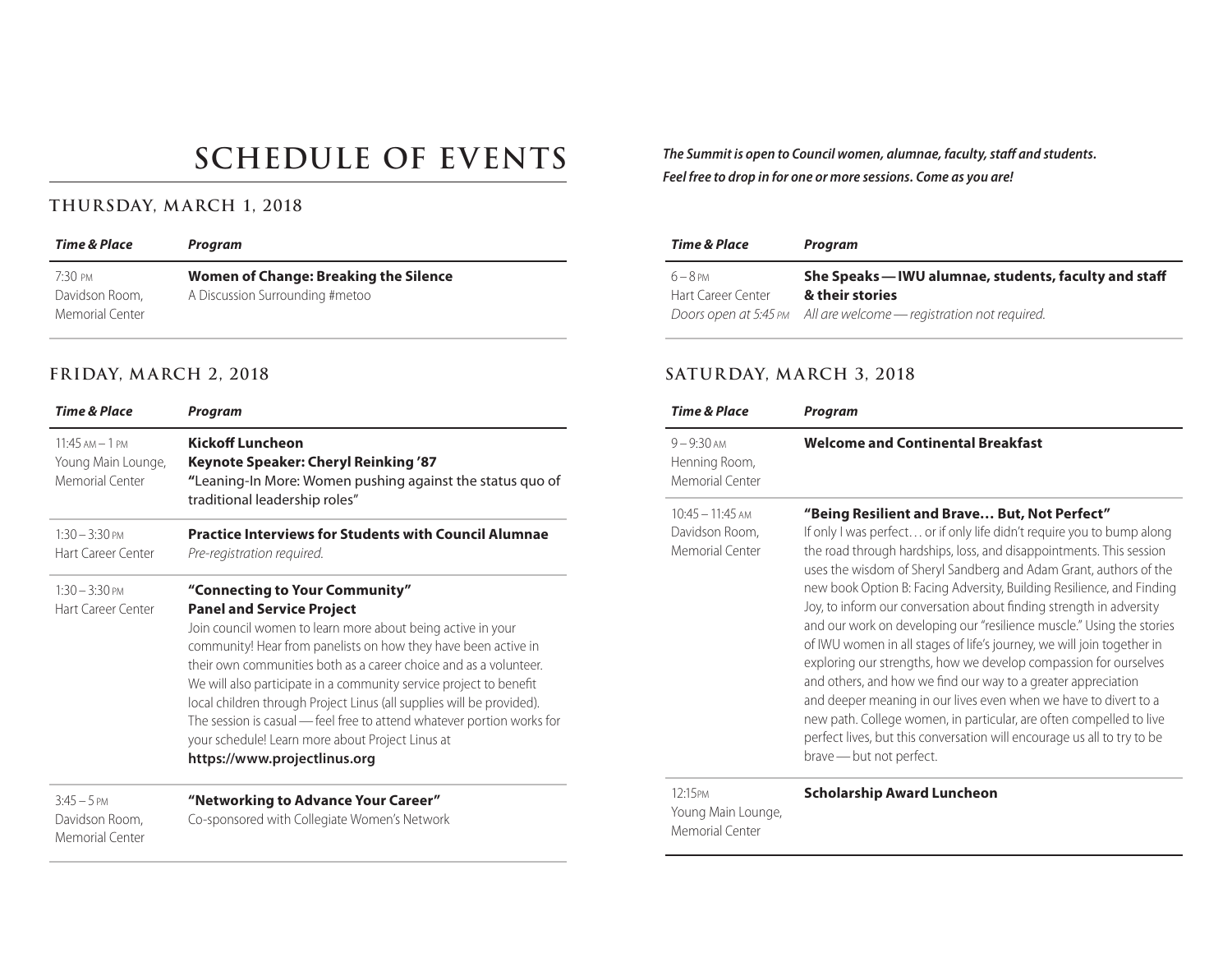## **COUNCIL FOR IWU WOMEN EXECUTIVE COMMITTEE**

**Jennifer Jones '94, President (2016-2018) Laine Twanow '04,** Incoming President (2018-2020) **Marilynn Graves '79,** President Elect **Alissa Miller '08,** Vice President of Engagement **Abby Sullivan '08,** Vice President of Engagement

**Linda Stone '85,** Vice President of Membership **Shannon O'Rourke-Kasali '07,** Marketing Co-Chair **Kelly Benante '08,** Scholarship Chair **Molly Rollings '99,** Development Chair **Molly McLay '06,** She Speaks Chair

## **COUNCIL FOR IWU WOMEN MEMBER DIRECTORY**

### **Deborah D. Adams, Ph.D. '79**

MSW Program Director and Associate Professor University of Kansas Mission, KS (913) 219-4080 ddadams@ku.edu Resident Assistant

#### **Dr. Gianina R. Baker '04**

Assistant Director, National Institute for Learning Outcomes Assessment U of I at Urbana-Champaign Savoy, IL (217) 552-1105 gianina.baker@gmail.com Track & Field, Cross Country, BSU President, SAAC Co-President, Residential Advisor, Student Ambassador (Tours), Fellowship of Christian Athletes

### **Kimberly J. Bankston '96**

Nurse Practitioner Bloomington Primary Care Normal, IL (309) 838-5072 kimberly\_bankston@yahoo.com Alpha Gamma Delta

### **Catherine N. Bayles '11**

Director of Education & Community Programming Bookworm Gardens Sheboygan, WI (708) 703-0626 catherine.bayles@gmail.com Collegiate Choir, London Study Abroad Program

### **Kelly A. Benante '08**

Quality Assurance Monitor, Northwestern Cancer Prevention Consortium Northwestern University, Robert H. Lurie Comprehensive Cancer Center Chicago, IL (708) 209-6979 kelly.benante@gmail.com Student Senate

### **Mary Bennett-Henrichs '89**

President Integrity Technology Solutions Bloomington, IL (309) 846-3736 mbennett@integrityts.com Kappa Kappa Gamma

### **Emilee J. Bocker, M.D. '07**

Resident U of I College of Medicine at Rockford Sublette, IL (815) 993-6295 emilee.bocker@gmail.com

### **Dr. Amy L. Boyles '08**

Social Studies Teacher Streator Township H.S. Ottawa, IL (815) 481-0609 amy.sipovic@gmail.com

#### **Michele Brady**

Associate Vice President for Advancement Illinois Wesleyan University Bloomington, IL (309) 556-3861 mbrady@iwu.edu

### **Claudia W. Brogan '77**

Instructional Designer Centers for Disease Control & Prevention Decatur, GA (404) 373-6109 cwb713@comcast.net Resident Assistant

### **Dr. Debbie R. Burt-Frazier '75**

Instructor Central State University Dayton, OH (708) 288-6978 debbiefrazier53@gmail.com

### **Jaynanne C. Calaway-Habeck '99**

Vice President, People Ops Panera Bread Godfrey, IL (618) 581-1203 jaynanne\_calaway@hotmail.com

### **Allecia A. Correll '00**

Student Loan Coordinator Illinois Wesleyan University Normal, IL (309) 824-6895 alleciacorrell@gmail.com

### **Bianca N. Cotton '11**

Relationship Manager United Way of Metropolitan Chicago Chicago, IL (773) 304-8347 sprattbianca@gmail.com

#### **Laurie Diekhoff**

Retired Associate Director of Career Center Illinois Wesleyan University Bloomington, IL (309) 826-2842 diekhoff@iwu.edu

### **Lisa M. Dieter, CFP '02**

Founder and Wealth Advisor EmberHouse Chicago, IL (847) 668-6737 lisadieter8@gmail.com Alpha Omicron Pi

### **Kimberly B. Earl, C.P.A. '95**

VP-Internal Audit New York & Company Brooklyn, NY (212) 884-2967 kturner008@netscape.net Alpha Gamma Delta

### **Laura G. Ehrhart '84**

President Michelmann Steel Construction Co Quincy, IL (217) 242-9905 lge@michelmann.us Kappa Kappa Gamma

### **Kasey G. Evans '12**

Admissions Counselor Illinois Wesleyan University Bloomington, IL (731) 445-1803 kaseyevans12@gmail.com Kappa Delta

### **Vanessa M. Frank '00**

Senior Tax Manager Fitbit, Inc. Novato, CA (415) 298-3401 Vfrank@fitbit.com

#### **Sara N. Froelich '01**

Health Care Advocate The Kenney Group Denver, CO (303) 817-8025 saranfroelich@gmail.com

### **Kelly A. Fuller '06**

Account Manager Creative Group, Inc. Palatine, IL (309) 235-4621 kelly.goodpaster@gmail.com

#### **Marilynn W. Graves '79**

Founder and Principal MJG Insights Palatine, IL (847) 485-7128 mglearn@aol.com

### **Darcy L. Greder**

Assoc. Dean of Student Affairs Illinois Wesleyan University Bloomington, IL (309) 556-3541 dgreder@iwu.edu

### **Vernee Green '96**

Program Manager Chicago Metropolis 2020 Berkeley, IL (773) 456-5571 vrgreen07@hotmail.com

### **Marsha A. Guenzler-Stevens, Ph.D. '78**

Dir., Adele H. Stamp Student Union-Center for Campus Life University of Maryland at College Park Stevenson, MD (410) 486-2135 mguenzle@umd.edu Alpha Omicron Pi

### **Ann Harding**

Retired Director of Alumni Relations Illinois Wesleyan University Normal, IL (309) 310-8535 aharding@iwu.edu

### **Lindsay M. Hawley '06**

Attorney/Domestic Violence Domestic Violence Legal Clinic Rolling Meadows, IL (847) 772-1997 lindsay.hawley@gmail.com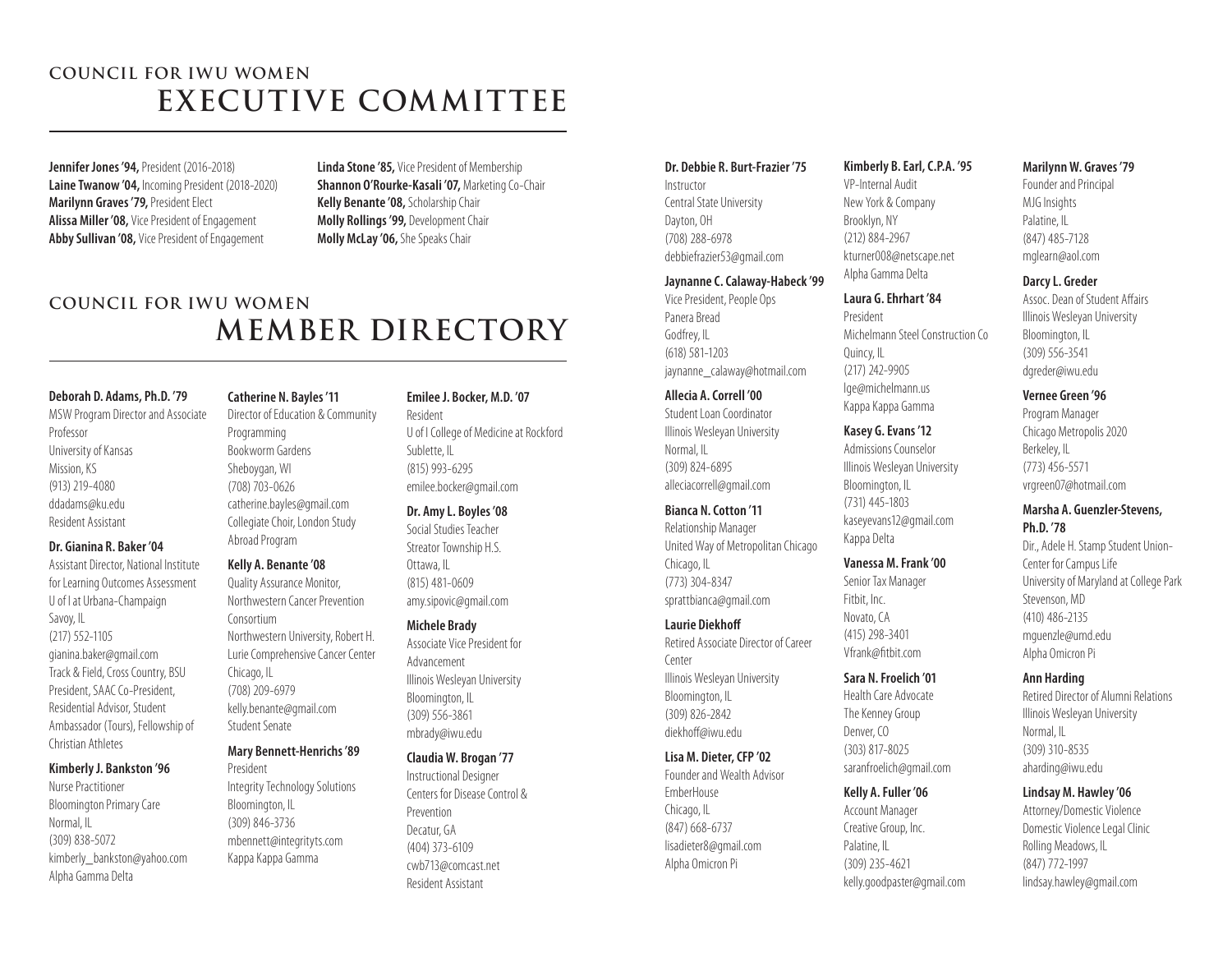### **Chelsey D. Hillyer '05**

Pastor Union United Methodist Church Jefferson City, MO (309) 310-6437 cdhillyer@gmail.com

#### **Jen L. Hoffenkamp '08**

Auditor Northern Trust Company Arlington Heights, IL (630) 779-1423 jlcarden912@gmail.com

#### **Michelle C. Huls-Rice '01**

Director of Communications, College of Engineering U of I at Urbana-Champaign Saint Joseph, IL (217) 390-5688 michellehulsrice@gmail.com Alpha Gamma Delta

### **Dawn M. Imel '91**

Executive Director Community Service Options/RIM East Moline, IL (309) 236-5201 imeldawn@mchsi.com Kappa Delta

### **Pamela L. Jacklin '66**

Attorney Stoel Rives LLP Portland, OR (503) 504-8456 pam.jacklin@stoel.com

### **Shelley G. Jameson '86**

Opera Singer Opera Music Theater Intl. Blauvelt, NY (845) 359-5866 singerjam20@gmail.com

### **Elly L. Jones '91**

Claim Consultant State Farm Insurance Companies Tempe, AZ (615) 542-3452 ellyj583@gmail.com Kappa Delta

### **Jennifer L. Jones '94**

Director of Global Sales Rosewood Hotel Group Boca Raton, FL (312) 402-7281 jenniferleejones@gmail.com Alpha Gamma Delta

### **Laura K. Jordan '96**

Partner/Attorney Thompson Coburn LLP Shiloh II (618) 589-9622 liordan@thompsoncoburn.com

#### **Loreene K. Jukovich '93**

Executive Assistant Northwestern University Alumni Association Northbrook, IL (847) 219-0134 ljukovich@comcast.net Sigma Kappa

### **Jennifer L. Knobloch '95**

Attorney Fedota Childers Chicago, IL (773) 697-4675 Jenniferknobloch@aol.com Alpha Gamma Delta

### **Ashley S. Kohaus, M.D. '04**

General Pediatrician Bloomington Pediatrics Bloomington, IL (309) 826-4036 ashsue44@aol.com

### **Laura A. Kraynak '07**

Director of Market Sales Courtyard by Marriott Bloomington, IL (708) 217-5052 Lcurtis07@gmail.com Kappa Delta

### **Julie E. Lee '07**

Accounting Director CNA Insurance Companies Naperville, IL (217) 242-4293 julie\_croxton@hotmail.com

### **Dr. Carole D. Liske '77**

Manager, Graduate Nursing Faculty Western Governors University Yorkville, IL (630) 327-3392 carole.liske@wgu.edu Sigma Kappa

### **DesaRae A. Ludolph '05**

Senior Loan Officer Mortgage Services III, LLC Morton, IL (309) 287-6773 dludy25@gmail.com Sigma Kappa

#### **Stacey L. McClenathan '92**

Founder/CEO Bee Line Communications & **ModusCSR** Delavan, WI (847) 668-0900 stacey@beecommunications.com

### **Karin McDowell '00**

Prospect Development – Data Modeling & Analytics Illinois State University Bloomington, IL (309) 532-7766 Kmmcdlw1@ilstu.edu

#### **Brianna M. McKelvey '07**

Research Specialist NC Department of Health and Human Services Raleigh, NC (815) 985-6104 bwel1985@gmail.com

#### **Molly M. McLay '06**

Assistant Director, Women's Resources Center / Therapist (LCSW) University of Illinois at Urbana-Champaign / Elliott Counseling Group Champaign, IL (217) 416-0546 mollymclay@gmail.com

### **Leah A. Merrifield '78**

Assistant Vice Chancellor Washington University Saint Louis, MO (314) 995-7140 lamerrifield@gmail.com

#### **Dr. Alissa S. Miller '08**

Adult Gerontology Nurse Practitioner (AGNP) Univ. of Chicago Medicine Chicago, IL (815) 245-8429 alissasmiller@gmail.com Sigma Kappa

#### **Barbara J. Nathan '80**

Executive Director Westminster Village Bloomington, IL (309) 212-1071 brbrnathan@gmail.com

#### **Marilyn A. Neis '71**

Owner Neis Insurance Agency, Inc. Crystal Lake, IL (815) 455-6324 marilynneis@yahoo.com Alpha Omicron Pi

### **Elizabeth Eberspacher Nohren,**

**J.D. '98** Managing Partner Dove & Dove Shelbyville, IL (217) 549-4533 lnohren@doveanddove.com Kappa Kappa Gamma

#### **Adebola I. Olayinka '11**

Ph.D. Candidate, International Institutions, Globalization and Development Duke University Durham, NC (651) 815-3226 theadebolayinka@gmail.com

### **Jessica L. Olsen '08**

English Teacher/Basketball and Track Coach Chicago Bulls College Prep Chicago, IL (815) 218-6669 Jessica.l.olsen@gmail.com

### **Shannon T. O'Rourke Kasali '07**

Gender Advisor, Stabilization Unit United Nations Peacekeeping Mission – Democratic Republic of Congo Goma, DR Congo Shannon.T.ORourke@gmail.com Class Vice President, Student Senate Executive Board, Residential Life Staff (I-House RA), DRL, Ambassador Club, Alpha Phi Omega, John Wesley Powell Research Conference, Study Abroad –Switzerland

### **Lisa Powell Williams '88**

Adult/Young Adult Services Coordinator; Pastor Moline Public Library;Union Congregational Church UCC Moline, IL (300)756-8818 lisapowellwilliams@gmail.com Alpha Omicron Pi

### **Adriane Powell**

Director of Alumni Relations Illinois Wesleyan University Bloomington, IL (309) 556-1355 apowell@iwu.edu

### **Stephie Predmore '11**

Director of Influencer Marketing Mediavine Bloomington, IL (309) 264-2281 stephieswope@gmail.com

### **Abigail M. Prescott '07**

Director of Communications Urban Gateways Chicago, IL (309) 531-1601 abigail.m.prescott@gmail.com

#### **Erin J. Rahn Morris '01**

Business Lines Underwriting Section Manager State Farm Insurance Companies Bloomington, IL (309) 453-8511 erinrahn@gmail.com Kappa Delta

### **Laura C. Randolph, M.D. '92**

Plastic Surgeon Laura C. Randolph, M.D., S.C. Bloomington, IL (309) 827-8494 l.c.randolph@att.net Kappa Kappa Gamma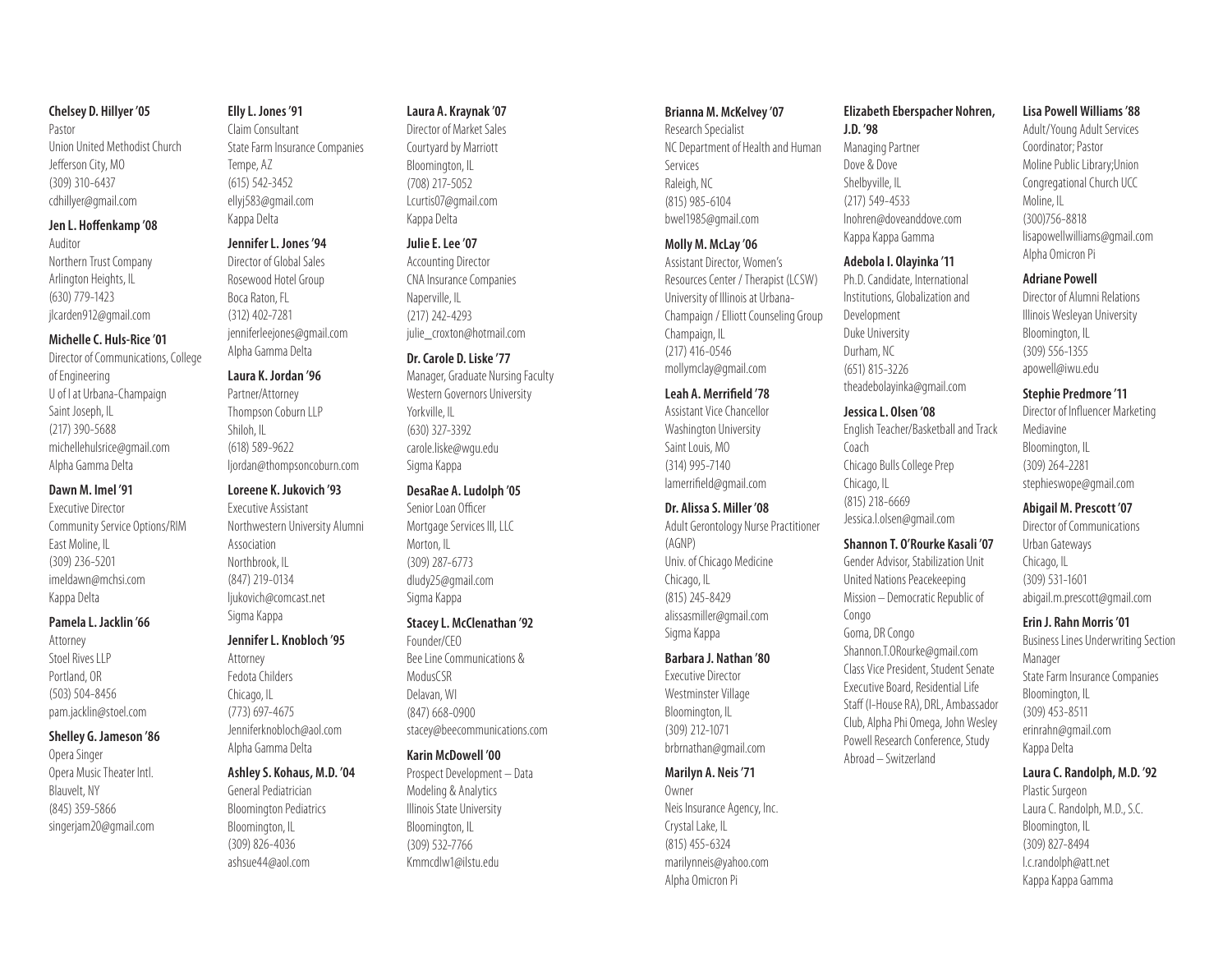### **Justine D. Robinson '06**

Marketing Specialist CBL & Associates Properties, Inc. Saint Peters, MO (217) 891-3286 justine.d.robinson@gmail.com Alpha Gamma Delta

#### **Molly M. Rollings '99**

Commercial Producer Dimond Bros. Insurance Agency Savoy, IL (217) 369-3684 molly.rollings@dimondbros.com

### **Mary Jane Rogers '86**

Managing Director, Head of Payments **Communications** JPMorgan Chase Westminster, CO (602) 332-1215 maryjanerogers14@gmail.com Kappa Kappa Gamma Martina L. Scanlan 87 VP - Senior Accounts Interiors & Sources Magazine Moraga, CA (925) 482-7252 scans@pacbell.net Kappa Kappa Gamma

### **Professor April Schultz**

Professor of History Illinois Wesleyan University Bloomington, IL (309) 556-3414 aschultz@iwu.edu

### **Jennifer L. Shaughnessy '98**

Regional Admissions Representative University of Missouri-Columbia Alpharetta, GA (309) 826-5278 jshaughn@iwu.edu Kappa Delta

### **Jessica L. Shull '03**

Marketing Project Manager State Farm Insurance Companies Bloomington, IL (309) 706-0683 jessicalynnshull@yahoo.com

### **Lindsay A. Sicks-Tuttle, O.D. '06**

Assistant Professor/Attending Optometrist Illinois College of Optometry Orland Park, IL (708) 826-6401 lsicks@gmail.com

#### **Tara H. Snow '99**

Vice President, Corporate Accounting Hyatt Hotels Corporation Barrington, IL (773) 882-8272 tarasnow15@gmail.com

### **Linda A. Stone '85**

Director of Global Learning MetLife, Inc. Atlanta, GA (770) 639-4633 lstone@metlife.com Alpha Gamma Delta

### **Abigail E. Sullivan '08**

Manager of FP&A and Investor Relations Great Lakes Dredge & Dock Corp. Forest Park, IL (708) 899-1486 Abigail.E.Sullivan@gmail.com

### **Laine Twanow '04**

Projects Manager Chestnut Health Systems Bloomington, IL (815) 600-1309 ltwanow@chestnut.org Cross Country, Track, Research Methods TA

### **Dr. Patricia L. Wilson**

Illinois Wesleyan University Retired Educator Bloomington, IL (309) 838-8388 plwilson4@yahoo.com

### **Marianne C. Wolf-Astrauskas '76**

President National Federation of Press Women Orland Park, IL (312) 259-5467 mwolfastro@aol.com Kappa Kappa Gamma

#### **Jill E. York '85**

Sr. VP & CFO MB Financial, Inc. Elmhurst, IL (630) 359-5399 jyork@mbfinancial.com

### **Cindy S. Zeglis, Ph.D. '73**

Clinical Psychologist Veteran's Research Hospital Kankakee, IL (815) 937-0677 cindyzeglis@yahoo.com Alpha Omicron Pi